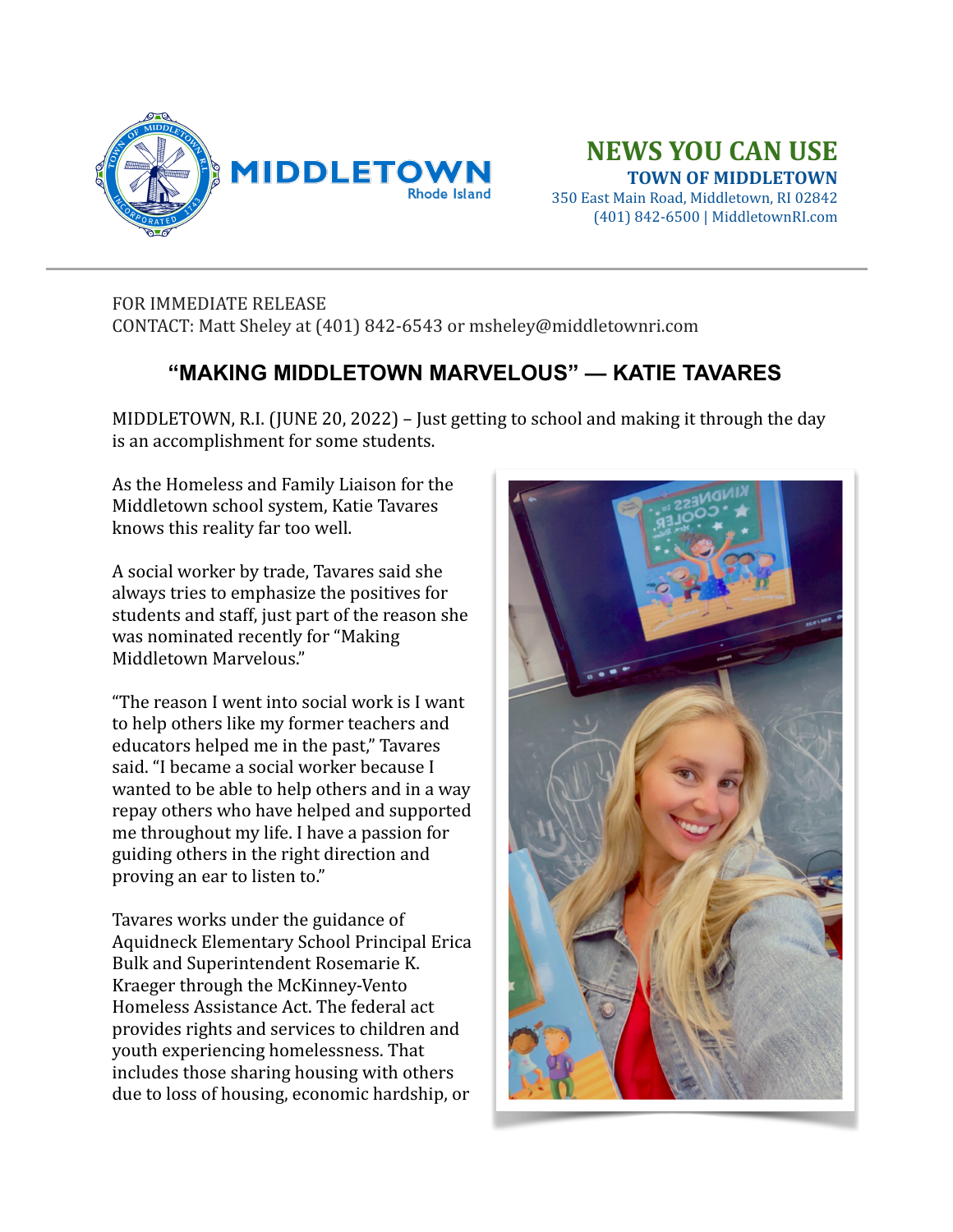a similar reason; staying in motels, trailer parks, or camp grounds due to the lack of an adequate alternative; staying in shelters or transitional housing; or sleeping in cars, parks, abandoned buildings, substandard housing, or similar settings.

Despite what some might think, there is a real problem with homelessness in Middletown. According to 2021 data from Rhode Island Kids Count, Middletown has the second highest level of childhood homelessness in the state, trailing only Providence. That's where experts like Tavares and others in the school community step in to help, rallying around each student to provide additional supports for success.

"Unfortunately, there is an issue of homelessness in Middletown," Tavares said. "As the District Homeless and Family Liaison, I provide services to the children and youth in the McKinney-Vento Program to help them overcome obstacles and barriers to receiving an education and assist families with social services needs. I plan, oversee, and monitor those social services. Under the direction of Superintendent, Rosemarie Krager and Aquidneck Elementary School, Principal, Erica Bulk, I am the bridge between the home, school, and community, with the goal of supporting children and families to achieve and make sure their basic needs are met and children can attain educational success within Middletown Public Schools. I work with students and parents, building staff, and community members to meet the needs of the all students."

Bulk said Tavares was a great part of the team at Aquidneck School.

"She is a proactive social worker who is always working with students and families," Bulk said. "She is always willing to work with kids to help them navigate their emotions. She is friendly and welcoming to all. She works as a great team member to get students and families the services that they need. She is always in classes and hallways to help students feel welcomed at Aquidneck."

Seeing the incremental change is one of the benefits of her job, Tavares said.

"The positives of my position are I am able to promote school culture and encourage students' success," Tavares said. "I develop and maintain professional relationships with families that recognize each family's individual strengths. I engage parents in their children's educational activities and foster their support for their children's educational success. I assist with building positive relationships between, parents, and children via interaction with classroom and home settings."

Tavares said the ability to help others everyday is a huge asset of the work she does in Middletown.

"I wear a smile on my face every day and encourage students to find positives in their day," Tavares said. "My life motto is 'It's the little things that matter the most!' I find happiness working with students, I have the best of both worlds, being the school social worker and also teaching students social and emotional learning. Being positive and upbeat is part of my being as a person. I love my job and I am happy every day to go to